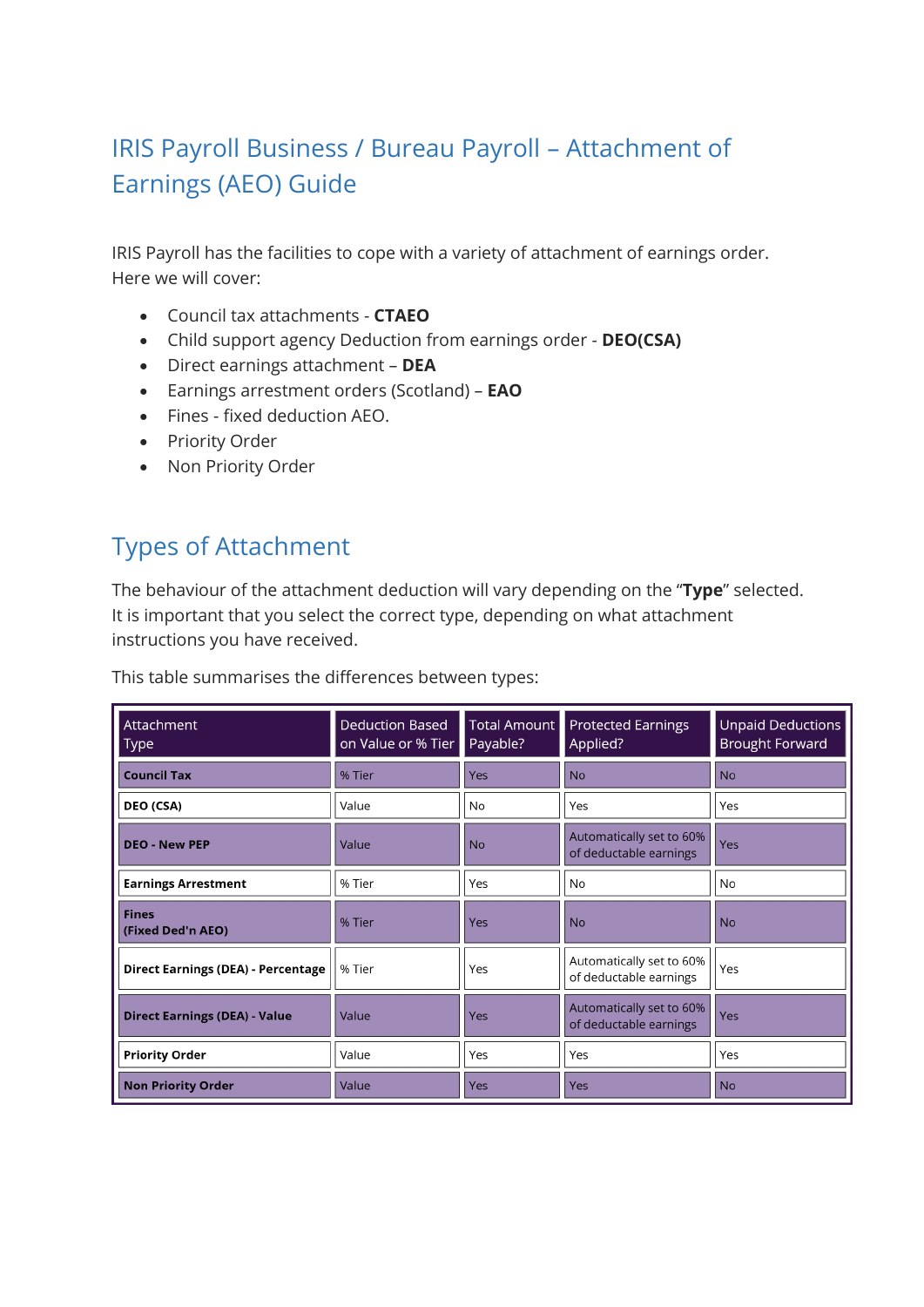#### **Notes:**

- Where designated "**% Tier**" IRIS Payroll will select the correct deduction percentage based on an employee after tax/NI earnings. These % tier bandings are specified by HMRC, the details can be found in the "**HMRC**" tab in payroll.
- Where total amount payable is designated "**No**", these are considered ongoing deductions with no total balance for the employee to pay back. These should be continued until the issuing body sends a stop deduction notification.
- Protected earnings specifies a lower limit of net pay. If an attachment uses protected earnings it will not take any deduction that would cause the employees net pay to fall below this value.
- Where unpaid deductions brought forward is designated "**Yes**", any amount that cannot be taken from an employee due to protected earnings will be carried forward to future pay periods.

# Setting up an Agency/Beneficiary

Before configuring the employee deduction you should save the details of the beneficiary for the attachment in IRIS Payroll.

To set up new beneficiary details go to "**Company**" > "**Payments & Deductions**" > "**AEO/Beneficiary Details**":

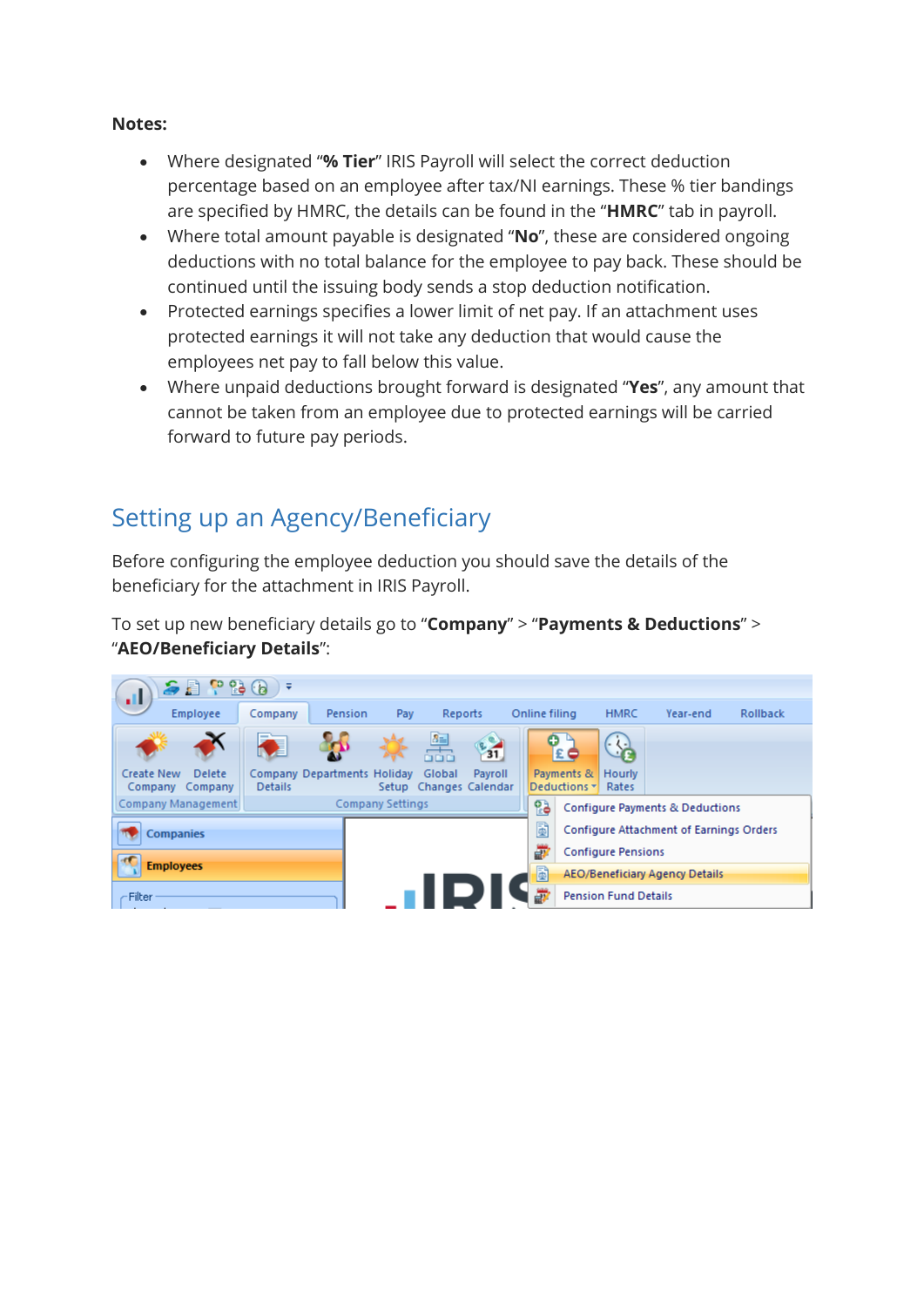#### Click "**Add New**"

|          |                 | Configure AEO/Beneficiary Agency Details |                             | $\mathbf x$             |
|----------|-----------------|------------------------------------------|-----------------------------|-------------------------|
| $\rm ID$ | $\sim$ $\Delta$ | Name                                     | Address                     | Bank/Building Soc. Name |
|          |                 |                                          | There are no items to show. |                         |
|          |                 |                                          |                             |                         |
|          |                 |                                          |                             |                         |
|          |                 |                                          |                             |                         |
|          |                 |                                          |                             |                         |
|          |                 |                                          |                             |                         |
|          |                 |                                          |                             |                         |
|          |                 |                                          |                             |                         |
|          |                 |                                          |                             |                         |
|          |                 |                                          |                             |                         |
|          |                 |                                          |                             |                         |
|          |                 |                                          |                             |                         |
|          |                 |                                          |                             |                         |
|          | Edit            | Add New<br><b>Delete</b>                 |                             | He<br>Close             |

Fill in as many details as you can about the beneficiary and click "**Save**"

## Making an Attachment of Earnings type available to use

Before you can assign an employee an AEO you will need to make sure it is configured for use in your software.

By default the system will make available options for:

- Council Tax
- DEO CSA
- Earning Arrestment
- Fines (Fixed Deduction AEO)
- Admin fee.

If you have received an instruction to take deductions for any other type of AEO you will first need to add the appropriate type to the "**Configure Attachment of Earnings Orders**" list.

Go to "**Company**" > "**Payments & Deductions**" > "**Configure Attachment of Earnings Orders**".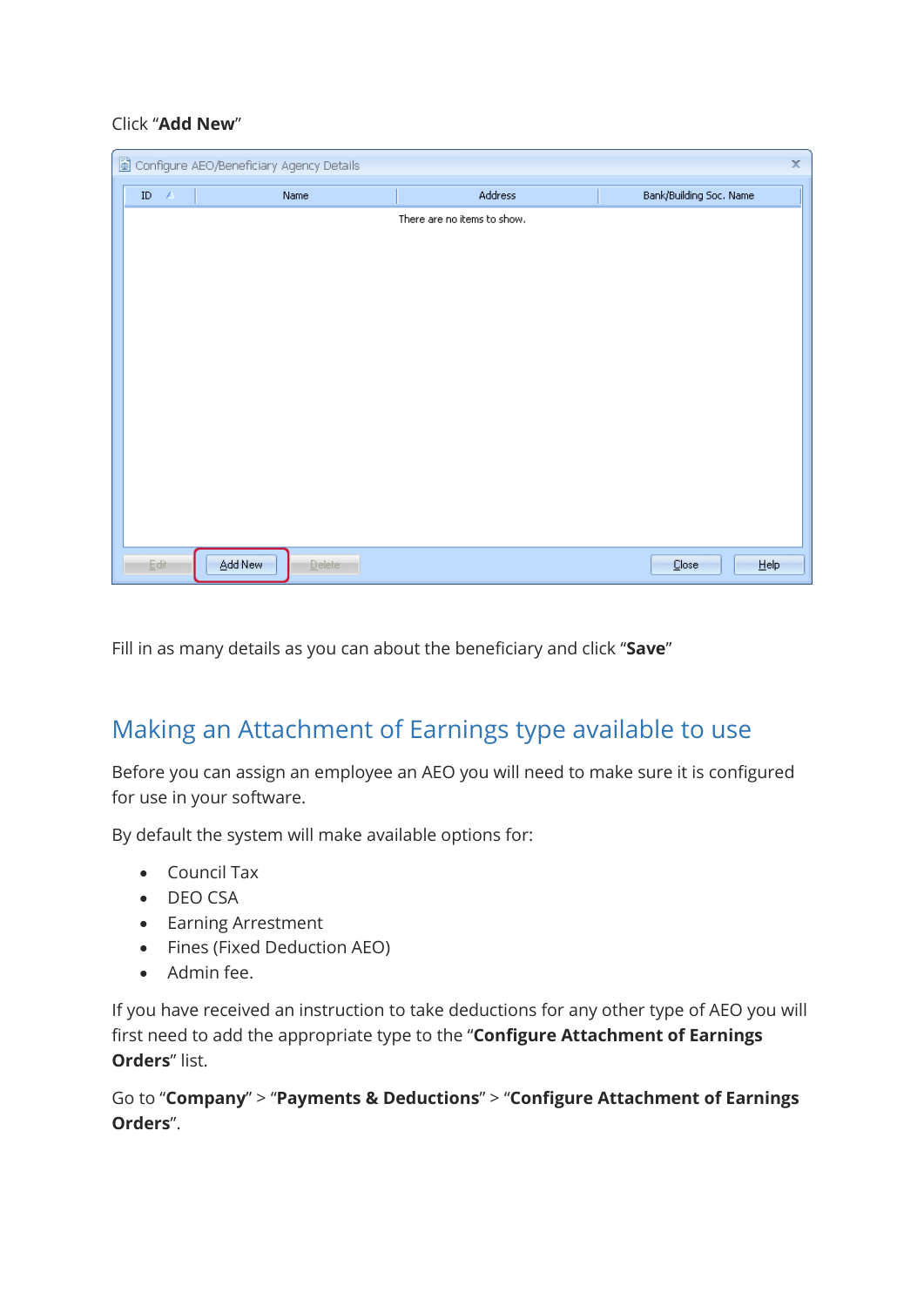| 62 T 2 6<br>d.                                           | ₹                                             |                         |                            |         |   |               |                                       |                             |                                         |                 |
|----------------------------------------------------------|-----------------------------------------------|-------------------------|----------------------------|---------|---|---------------|---------------------------------------|-----------------------------|-----------------------------------------|-----------------|
| Employee                                                 | Company                                       | Pension<br>Pay          |                            | Reports |   | Online filing |                                       | <b>HMRC</b>                 | Year-end                                | <b>Rollback</b> |
|                                                          |                                               |                         | 學<br><b>DIDIDI</b>         | 31      |   | o             | £                                     | Œ                           |                                         |                 |
| <b>Create New</b><br><b>Delete</b><br>Company<br>Company | Company Departments Holiday<br><b>Details</b> | Setup                   | Global<br>Changes Calendar | Pavroll |   |               | Payments &<br>Deductions $\mathbf{v}$ | Hourly<br>Rates             |                                         |                 |
| Company Management                                       |                                               | <b>Company Settings</b> |                            |         |   | 鹘             |                                       |                             | Configure Payments & Deductions         |                 |
| <b>Companies</b>                                         |                                               |                         |                            |         |   | Ð             |                                       |                             | Configure Attachment of Earnings Orders |                 |
|                                                          |                                               |                         |                            |         | ₩ |               | <b>Configure Pensions</b>             |                             |                                         |                 |
| <b>Employees</b>                                         |                                               |                         |                            |         |   | B             |                                       |                             | <b>AEO/Beneficiary Agency Details</b>   |                 |
| Filter                                                   |                                               |                         |                            |         |   | æ             |                                       | <b>Pension Fund Details</b> |                                         |                 |

### Click on "**Add New**"

|                | Configure Attachment of Earnings Orders | x                                                                   |
|----------------|-----------------------------------------|---------------------------------------------------------------------|
| $ID \triangle$ | Name                                    | Type                                                                |
|                | 2 Council Tax                           | Council Tax                                                         |
|                | 3 CSA                                   | DEO (CSA)                                                           |
|                | 4 Earnings Arrestment Order             | Earnings Arrestment (Scotland)                                      |
|                | 6 Fines                                 | Fines (Fixed Deduction AEO)                                         |
|                | 12 Admin Fee                            | Admin Fee                                                           |
|                |                                         |                                                                     |
|                |                                         |                                                                     |
|                |                                         |                                                                     |
|                |                                         |                                                                     |
|                |                                         |                                                                     |
| Edit           | Add New                                 | ,,,,,,,,,,,,,,,,,,,,,,,,,,,,,,,,,<br>Help<br>Close<br>; <del></del> |

On the next window type in a name for the deduction, this is what will show on the employee payslips. From the drop down menu select the type of attachment you want to use:

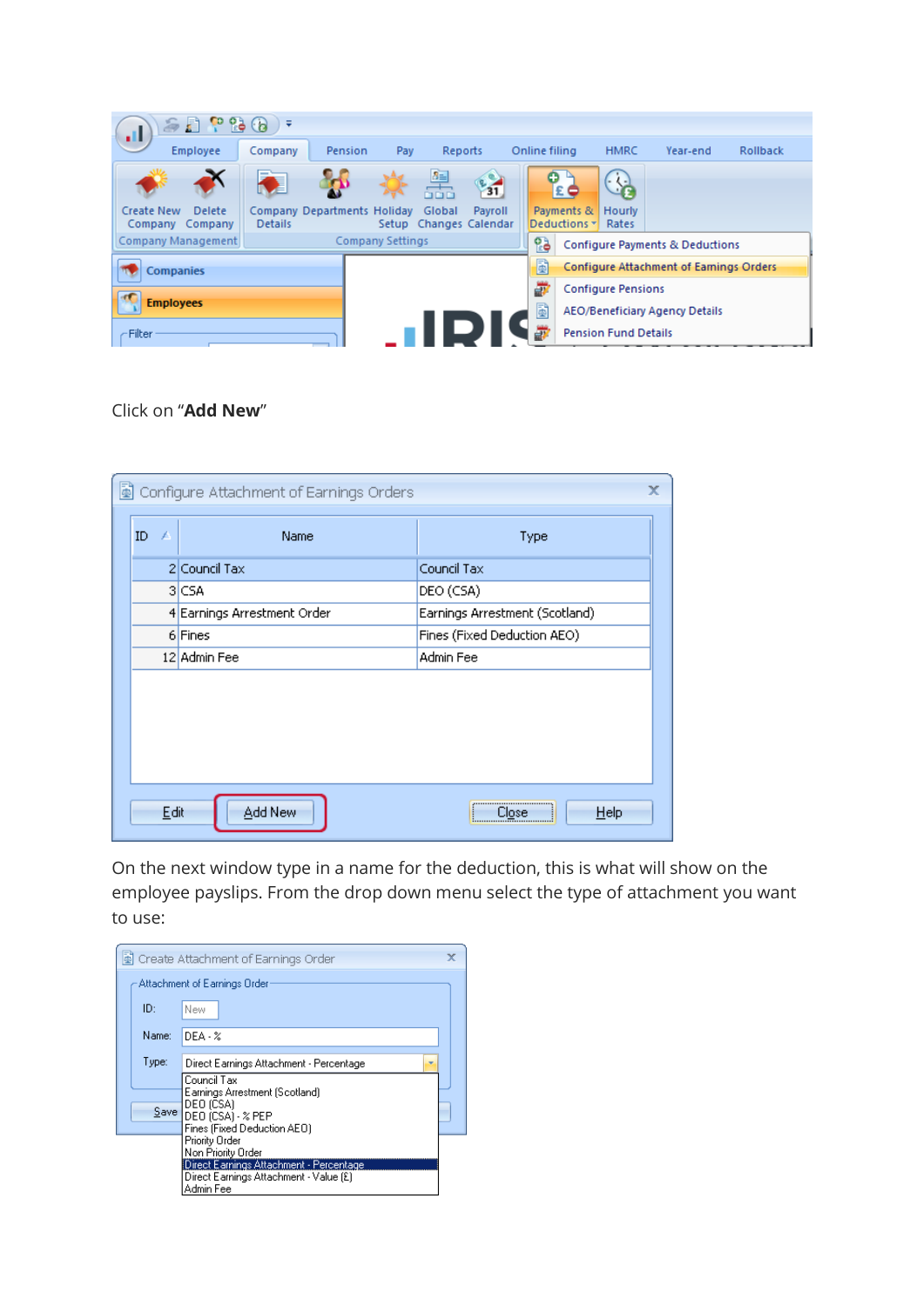Click "**Save**". The attachment is ready to be assigned to an employee.

## Attachment of Earnings configuration tab

Attachment of earnings orders are configured in employee details "**AEO**" tab, this is one of the sections under "**Pay Elements**".

To access this, double click on the employee in the left hand side bar. Open the "**Pay Elements**" tab. Then open the "**AEO**" tab:

| Employee Details - Craig Mary (10)           |                                                                  |                                                   |              |              |      |  |  |  |  |
|----------------------------------------------|------------------------------------------------------------------|---------------------------------------------------|--------------|--------------|------|--|--|--|--|
|                                              |                                                                  |                                                   |              |              |      |  |  |  |  |
|                                              | Surname                                                          | Craig                                             | Code         | 10           |      |  |  |  |  |
| Forename 1<br>Department<br>Mary<br>Cleaning |                                                                  |                                                   |              |              |      |  |  |  |  |
| Personal                                     |                                                                  | Tax & NI Pay Elements Pay Method To-Dates Absence |              | <b>Notes</b> |      |  |  |  |  |
|                                              | AEO<br>Salary & Rates<br>Pay Deds<br>Pensions Pension Refs Loans |                                                   |              |              |      |  |  |  |  |
| ID.<br>1                                     |                                                                  | Name                                              | Year To-date |              | Type |  |  |  |  |
|                                              | <none></none>                                                    |                                                   |              |              |      |  |  |  |  |

To add an AEO, click on the text **<None>** and select the appropriate attachment option from the drop down menu.

|          | Personal Tax & NI Pay Elements Pay Method To-Dates Absence Notes |              |                  |
|----------|------------------------------------------------------------------|--------------|------------------|
|          | Salary & Rates Pay Deds   AEO   Pensions Pension Refs Loans      |              |                  |
| ID       | Name                                                             | Year To-date | <b>VDe</b>       |
|          | 16 Council Tax<br>$\overline{\phantom{a}}$                       |              | 0.00 Council Tax |
|          | <none><br/>Admin Fee<br/>Council Tax</none>                      |              |                  |
| <br><br> | Earnings Arrestment<br>IPriority Order.                          |              |                  |
|          |                                                                  |              |                  |

With the correct AEO type showing in the list we can now edit the specific details for this employee. Click on the appropriate line for the AEO you wish to configure and then click "**Edit**"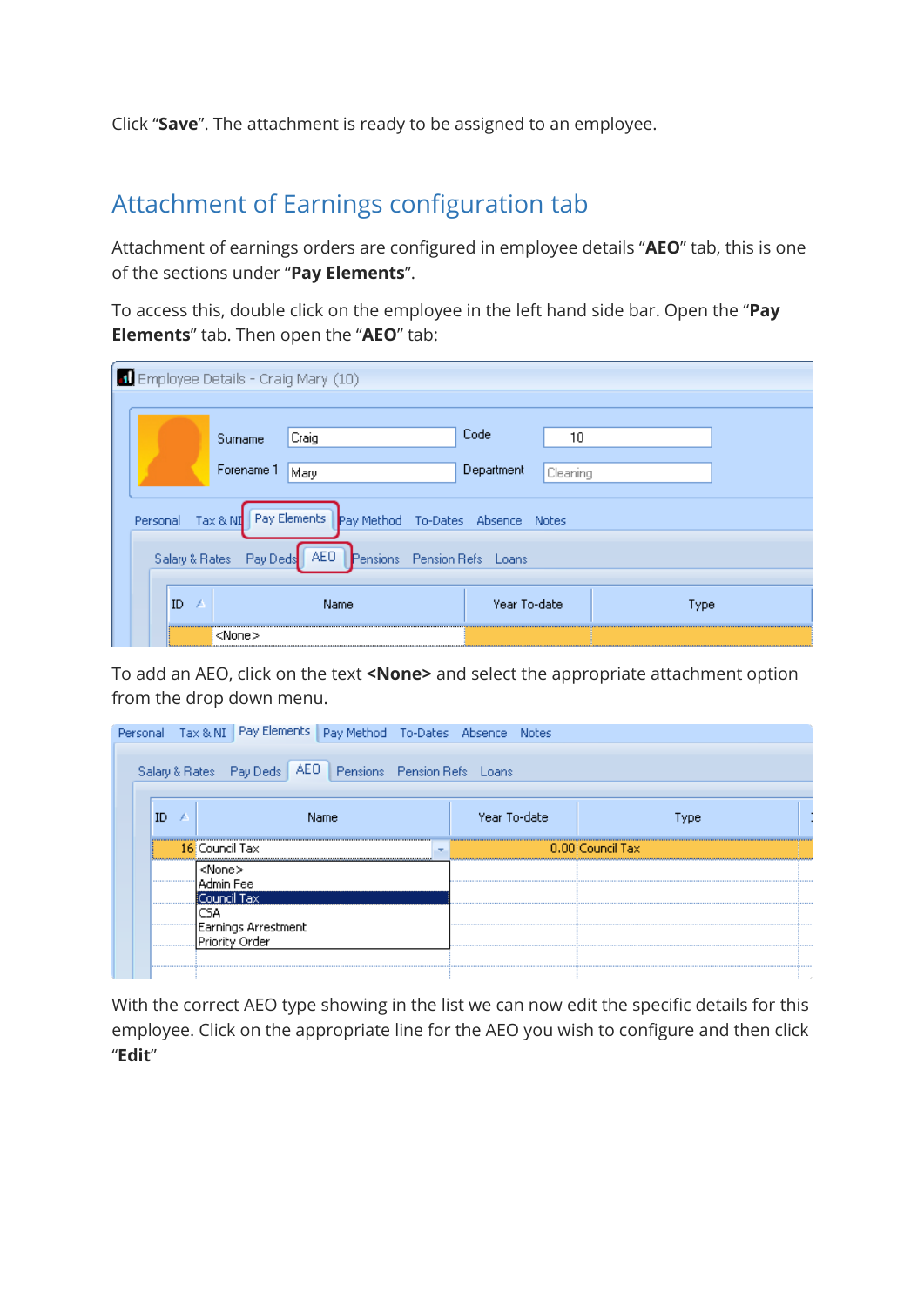| Name           | Year To-date |                  | <b>Issue Date</b> |
|----------------|--------------|------------------|-------------------|
| 16 Council Tax |              | 0.00 Council Tax |                   |
| ≺None>         |              |                  |                   |
|                |              |                  |                   |
|                |              |                  |                   |
|                |              |                  |                   |
|                |              |                  |                   |
|                |              |                  |                   |
|                |              |                  |                   |
|                |              |                  |                   |
|                |              |                  |                   |
|                |              |                  |                   |

You will then see the AEO details window where we can configure further details to match the instruction to make deduction e.g. Issue Date, Outstanding Balance, Protected Earnings, etc.

| Create ' Council Tax '      | x                    |
|-----------------------------|----------------------|
| Options:                    |                      |
| Issue Date:                 | 囲                    |
| Original Amount:            | 0.00                 |
| <b>Outstanding Balance:</b> | 0.00                 |
| Year To-date:               | 0.00                 |
| Agency/Beneficiary:         | <none><br/>×.</none> |
| <b>BACS Reference:</b>      |                      |
| Admin Fee:                  | n                    |
| Save                        | OΚ<br>Cancel<br>Help |

# Configuring Employees' Attachments

## **Council Tax (CTAEO):**

- Select the "**Council Tax**" AEO type.
- Highlight the new council tax entry and click "**Edit**"
- Set the "**Issue Date**" as per your instruction to make a deduction.
- Set "**Original Amount**" to the total amount the employee has to repay.
- Set "**Outstanding Balance**" to the amount the employee has left to pay (when setting up a new AEO "**Original Amount**" and "**Outstanding Balance**" will normally be the same.)
- Select the "Agency/Beneficiary" you have set up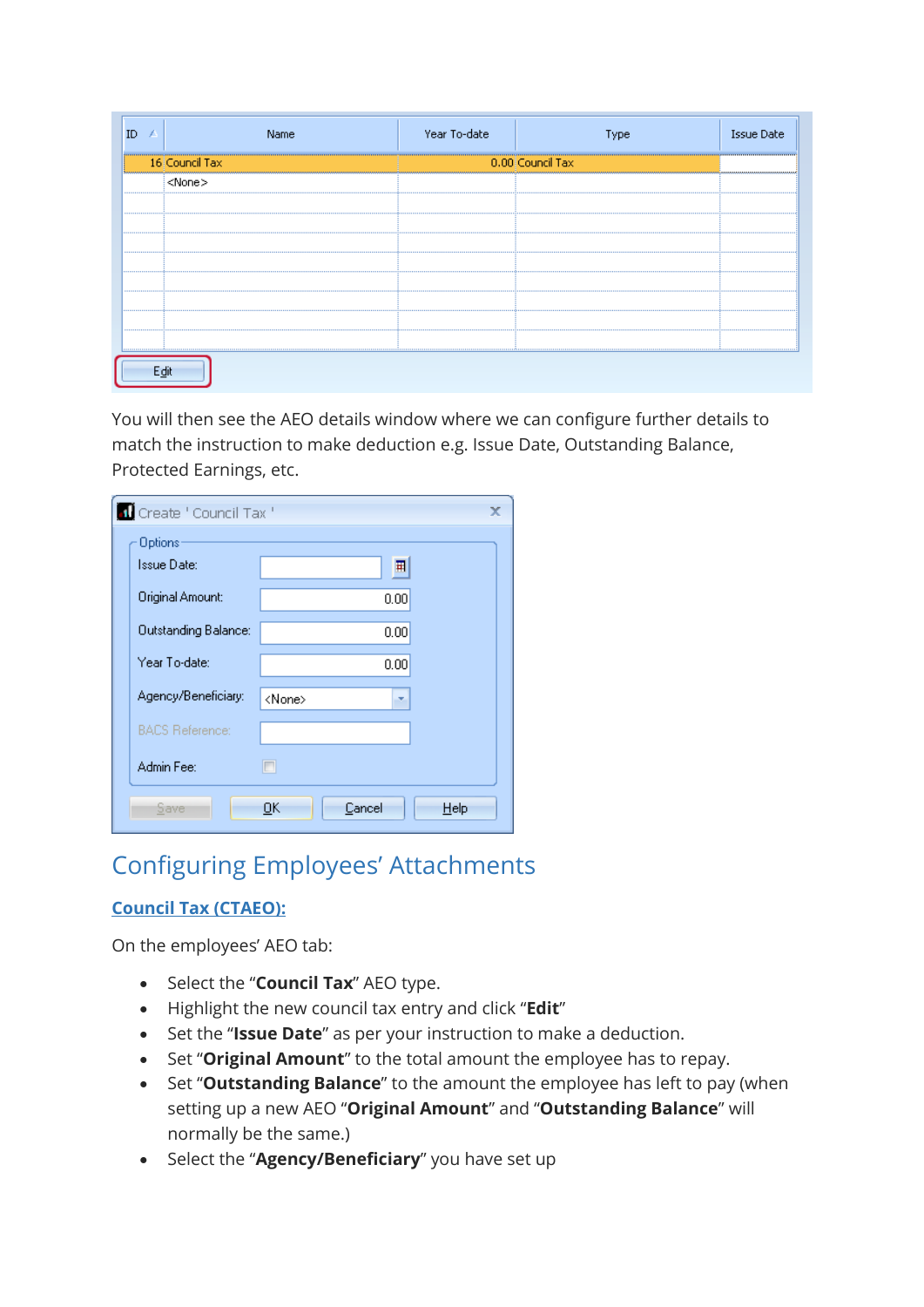- Tick "**Admin Fee**" if you wish to charge the employee the allowed £1 administration fee.
- IRIS Payroll will use the following % tier selection:

| ? X <br><mark>රැ</mark> Fines(Fixed Deduction AEO)         |                             |                 |  |                                                             |                         |        |   |  |
|------------------------------------------------------------|-----------------------------|-----------------|--|-------------------------------------------------------------|-------------------------|--------|---|--|
| Effective from April 2007                                  |                             |                 |  |                                                             |                         |        |   |  |
|                                                            | Weekly Net<br>Earnings      |                 |  |                                                             | Monthly Net<br>Earnings |        |   |  |
| From                                                       | To                          | Rate            |  | From                                                        | <b>To</b>               | Rate   |   |  |
| 0.00                                                       | 55.00                       | 0.00%           |  | 0.00                                                        | 220.00                  | 0.00%  |   |  |
| 55.01                                                      | 100.00                      | 3.00%           |  | 220.01                                                      | 400.00                  | 3.00%  |   |  |
| 100.01                                                     | 135.00                      | 5.00%           |  | 400.01                                                      | 540.00                  | 5.00%  |   |  |
| 135.01                                                     | 165.00                      | 7.00%           |  | 540.01                                                      | 660.00                  | 7.00%  |   |  |
| 165.01                                                     | 260.00                      | 12.00%          |  | 660.01                                                      | 1040.00                 | 12.00% |   |  |
| 260.01                                                     | 370.00                      | 17.00%          |  | 1040.01                                                     | 1480.00                 | 17.00% |   |  |
| Above                                                      |                             |                 |  | Above                                                       |                         |        |   |  |
| 17,00% of the first 370,00 and<br>50.00% of the remainder. |                             |                 |  | 17,00% of the first 1480,00 and<br>50.00% of the remainder. |                         |        |   |  |
|                                                            |                             |                 |  |                                                             |                         |        |   |  |
| Help                                                       |                             |                 |  |                                                             |                         | Close  |   |  |
|                                                            |                             |                 |  |                                                             |                         |        |   |  |
| <b>1</b> Create ' Council Tax '                            |                             |                 |  |                                                             |                         |        | x |  |
|                                                            |                             |                 |  |                                                             |                         |        |   |  |
| Options                                                    |                             |                 |  |                                                             |                         |        |   |  |
| Issue Date:                                                |                             | 06/07/2015      |  |                                                             | 覇                       |        |   |  |
| Original Amount:                                           |                             |                 |  |                                                             | 1500.00                 |        |   |  |
|                                                            |                             |                 |  |                                                             |                         |        |   |  |
|                                                            | <b>Outstanding Balance:</b> |                 |  |                                                             | 1500.00                 |        |   |  |
| Year To-date:                                              |                             |                 |  |                                                             | 0.00                    |        |   |  |
|                                                            | Agency/Beneficiary:         |                 |  | Council Tax Example                                         |                         |        |   |  |
|                                                            |                             |                 |  |                                                             |                         |        |   |  |
| <b>BACS Reference:</b>                                     |                             |                 |  |                                                             |                         |        |   |  |
| Admin Fee:                                                 |                             | $\triangledown$ |  |                                                             |                         |        |   |  |
| Save                                                       |                             | ОK              |  | Cancel                                                      |                         | Help   |   |  |
|                                                            |                             |                 |  |                                                             |                         |        |   |  |

Save these details and continue running payroll as normal. IRIS Payroll will calculate the appropriate deduction to take based on their net pay. With each deduction the value in "**Outstanding Balance**" will reduce (updated when you calculate pay OR save variations). Once this reaches zero the attachment will automatically stop.

#### **Deduction Earnings Order Child Support Agency (DEO)**

- Select the "**DEO (CSA)**" AEO type.
- Highlight the new CSA entry and click "**Edit**"
- Set the "**Issue Date**" as per your instruction to make a deduction.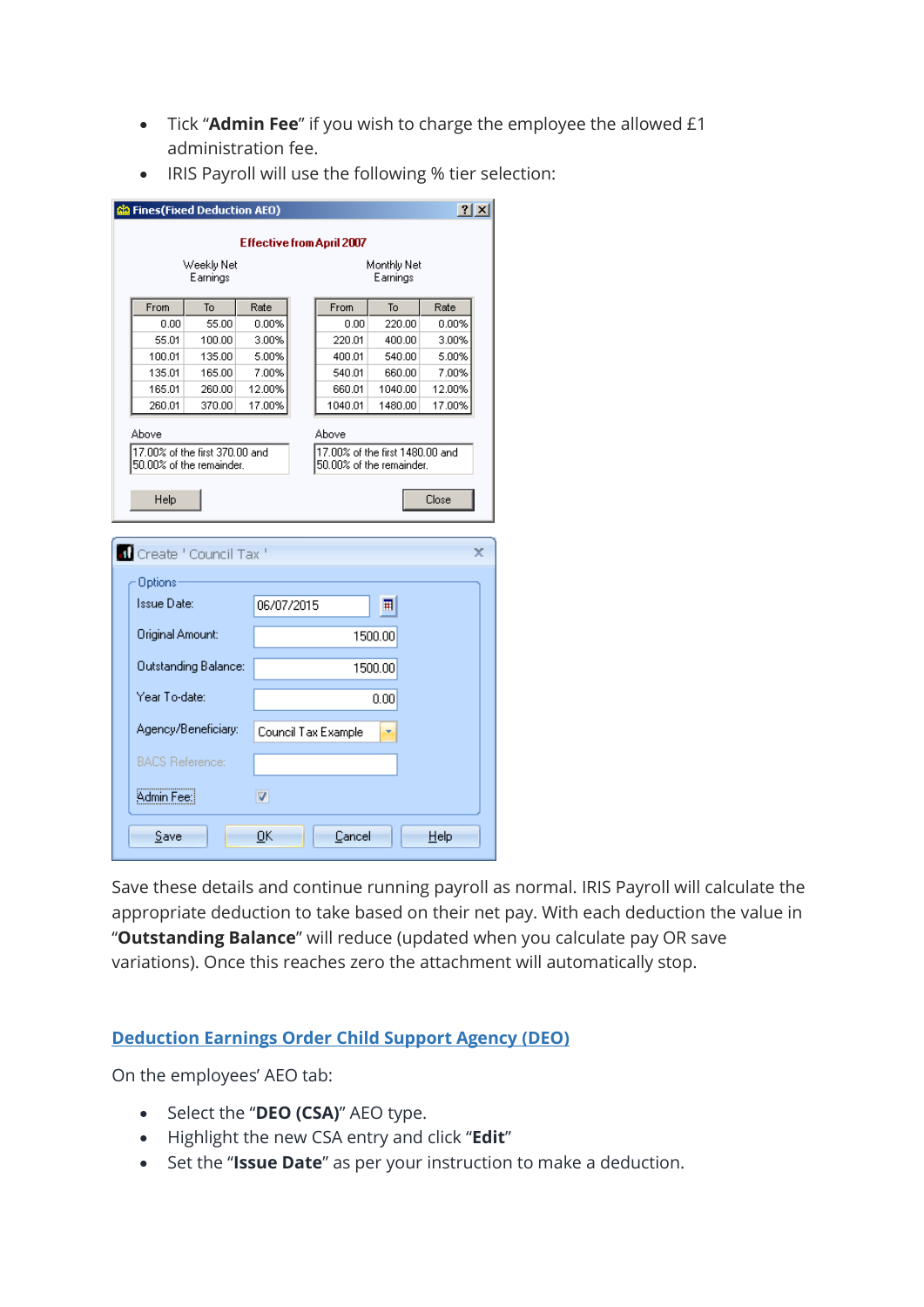- Type in the "**Deduction Amount**" as per your instruction to make a deduction.
- Enter the "**Employee Reference Number**" if known.
- Select the "Agency/Beneficiary" you have set up
- Tick "**Admin Fee**" if you wish to charge the employee the allowed £1 administration fee.
- Under "**Protected Earnings Options**" type in the "**Normal**" value to match the specified value for protected earnings as listed on the instruction to make deduction.

| Create ' CSA '                             | x                  |
|--------------------------------------------|--------------------|
| Options                                    |                    |
| Issue Date:                                | 06/07/2015<br>耳    |
| Stop Date:                                 | 囲                  |
| Deduction Amount:                          | 375.00             |
| Employee Reference<br><b>Number:</b>       | EMP0954685         |
| Year To-date:                              | 0.00               |
| Agency/Beneficiary:                        | <b>CSA Example</b> |
| <b>BACS Reference:</b>                     |                    |
| Admin Fee:                                 | $\triangledown$    |
| <b>Protected Earnings Options</b>          |                    |
| Normal:                                    | 850.00             |
| <b>Brought Forward:</b>                    | 0.00               |
| <b>Deduction Value</b><br>Brought Forward: | 0.00               |
| ОK<br>Save                                 | Cancel<br>Help     |

Save these details and continue running payroll as normal. IRIS Payroll will calculate the appropriate deduction based on the value of the deduction up to the protected earnings limit. Any value that cannot be taken due to protected earnings will be saved under "**Deductions Value Brought Forward**". Deductions brought forward will be taken when the normal deduction value can be taken in full and the employee hasn't reached the protected earnings "**Normal**" value.

If you receive a notification to stop this deduction, return to this screen:

Set "**Stop Date**" to match the stop notification you have received.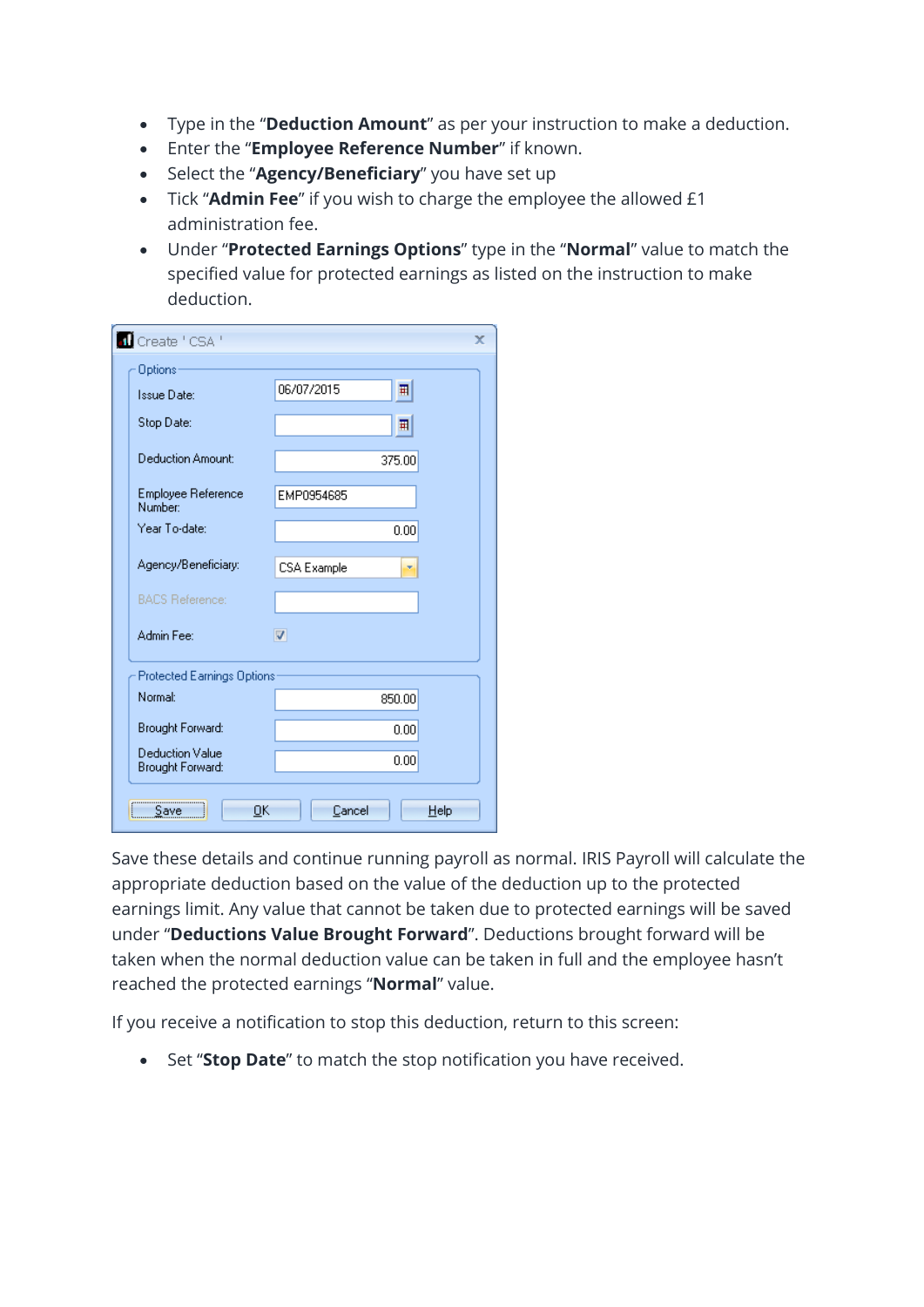### **Deduction Earnings Order Child Support Agency 60% Protected Earnings (DEO – 60% PEP)**

On the employees' AEO tab:

- Select the "**DEO (CSA) - % PEP**" AEO type.
- Highlight the new CSA entry and click "**Edit**"
- Set the "**Issue Date**" as per your instruction to make a deduction.
- Type in the "**Deduction Amount**" as per your instruction to make a deduction.
- Enter the "**Employee Reference Number**" if known.
- Select the "**Agency/Beneficiary**" you have set up
- Tick "**Admin Fee**" if you wish to charge the employee the allowed £1 administration fee.
- Protected earnings will be automatically set as 60% of the employees' deductible earnings.

| T Create ' CSA 60% PEP '                          | x                          |
|---------------------------------------------------|----------------------------|
| Options                                           |                            |
| Issue Date:                                       | 06/07/2015<br>耳            |
| Stop Date:                                        | 囲                          |
| Deduction Amount:                                 | 750.00                     |
| <b>Employee Reference</b><br>Number:              | EMP551821                  |
| Year To-date:                                     | 0.00                       |
| Agency/Beneficiary:                               | CSA 60% PEP Example        |
| <b>BACS Reference:</b>                            |                            |
| Admin Fee:                                        | П                          |
| Protected Earnings Options                        |                            |
| Normal:                                           | 60% of deductible earnings |
| <b>Brought Forward:</b>                           | 0.00                       |
| <b>Deduction Value</b><br><b>Brought Forward:</b> | 0.00                       |
| OK<br>Save                                        | Cancel<br>Help             |

Save these details and continue running payroll as normal. IRIS Payroll will calculate the appropriate deduction based on the value of the deduction up to the protected earnings limit. Any value that cannot be taken due to protected earnings will be saved under "**Deductions Value Brought Forward**". Deductions brought forward will be taken when the normal deduction value can be taken in full and the employee hasn't reached the protected earnings "**Normal**" value.

If you receive a notification to stop this deduction, return to this screen:

Set "**Stop Date**" to match the stop notification you have received.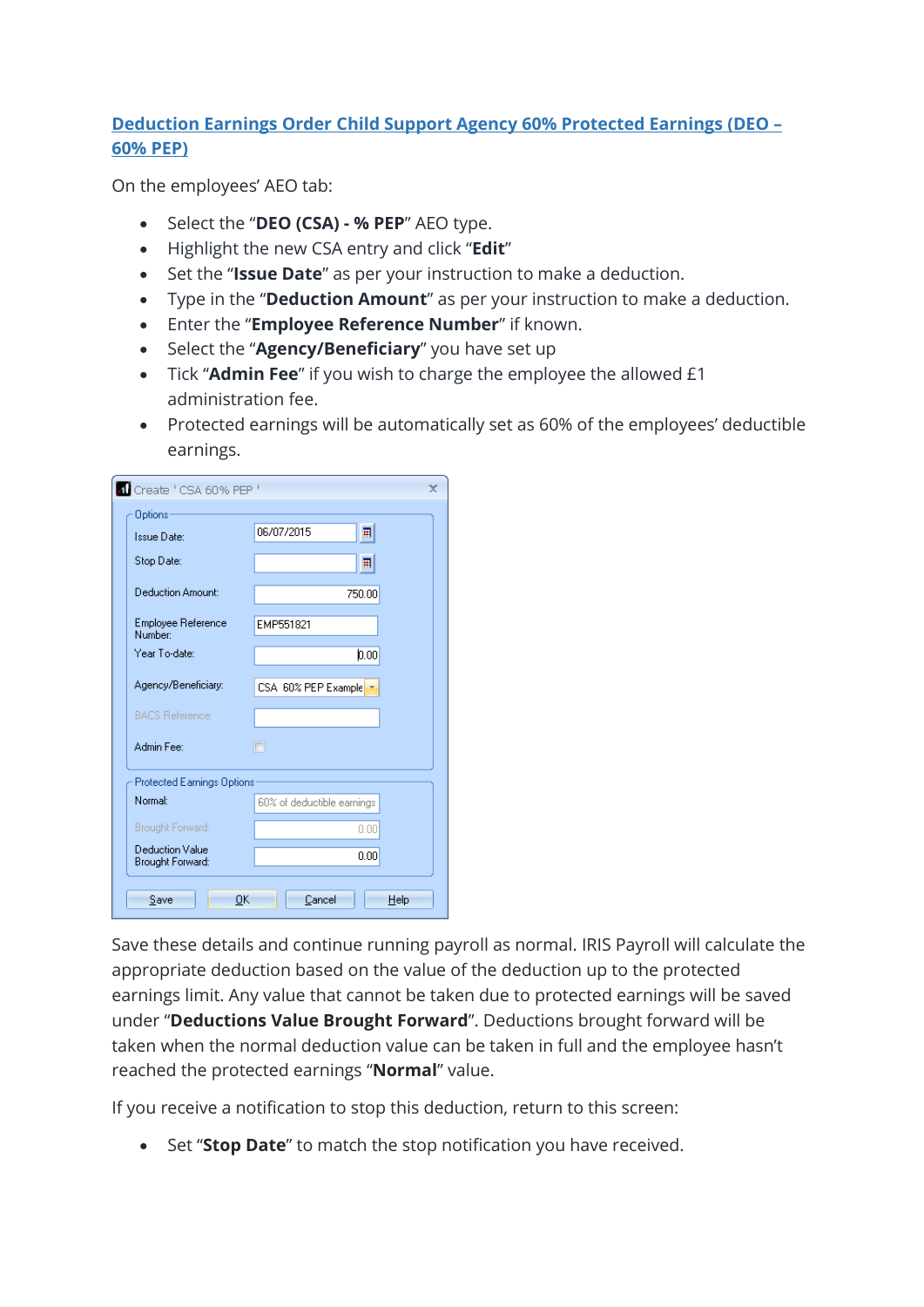### **Direct Earnings Attachment (DEA)**

- Select the "**DEA**" AEO type.
- Highlight the new DEA entry and click "**Edit**"
- Set the "**Issue Date**" as per your instruction to make a deduction.
- Set "**Original Amount**" to the total amount the employee has to repay.
- Set "**Outstanding Balance**" to the amount the employee has left to pay (when setting up a new AEO "**Original Amount**" and "**Outstanding Balance**" will normally be the same.)
- Select the "Agency/Beneficiary" you have set up
- Tick "**Admin Fee**" if you wish to charge the employee the allowed £1 administration fee.
- Protected earnings will be automatically set as 60% of the employees' deductible earnings.
- IRIS Payroll will use the following % tier selection:

|                        | Direct Earnings Attachments (DEA) |           |          |  |         |                         |          | ? x |  |  |
|------------------------|-----------------------------------|-----------|----------|--|---------|-------------------------|----------|-----|--|--|
|                        | Effective from 6 April 2014       |           |          |  |         |                         |          |     |  |  |
| Weekly Net<br>Earnings |                                   |           |          |  |         | Monthly Net<br>Earnings |          |     |  |  |
|                        | From                              | To        | Rate     |  | From    | To                      | Rate     |     |  |  |
|                        | 0.00                              | 100.00    | $0.00\%$ |  | 0.00    | 430.00                  | $0.00\%$ |     |  |  |
|                        | 100.01                            | 160.00    | 3.00%    |  | 430.01  | 690.00                  | 3.00%    |     |  |  |
|                        | 160.01                            | 220.00    | 5.00%    |  | 690.01  | 950.00                  | 5.00%    |     |  |  |
|                        | 220.01                            | 270.00    | 7.00%    |  | 950.01  | 1160.00                 | 7.00%    |     |  |  |
|                        | 270.01                            | 375.00    | 11.00%   |  | 1160.01 | 1615.00                 | 11.00%   |     |  |  |
|                        | 375.01                            | 520.00    | 15.00%   |  | 1615.01 | 2240.00                 | 15.00%   |     |  |  |
|                        | 520.01                            | Exceeding | 20.00%   |  | 2240.01 | Exceeding               | 20.00%   |     |  |  |
|                        | Close<br>Help                     |           |          |  |         |                         |          |     |  |  |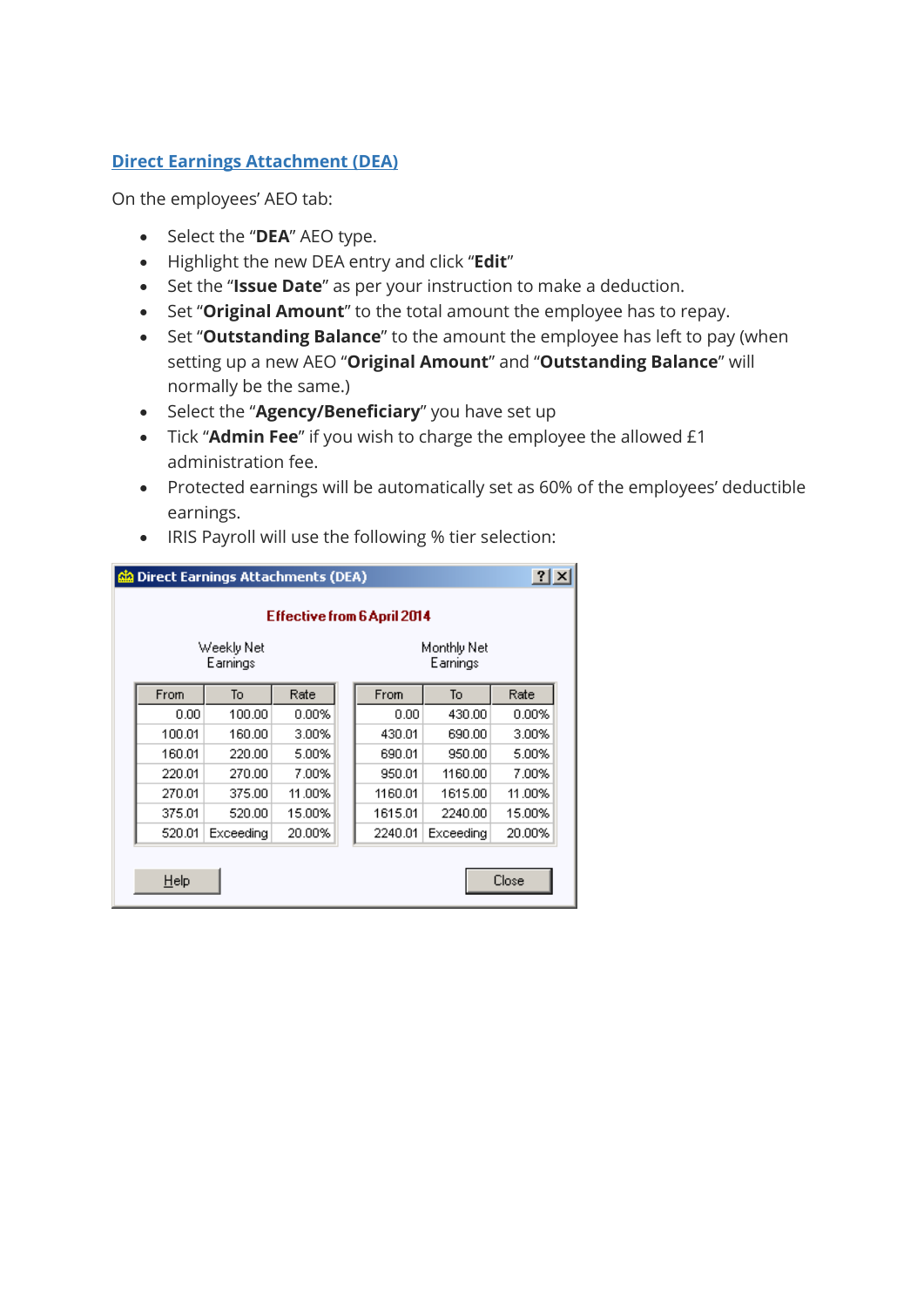| Create 'DEA % '                            | x                          |
|--------------------------------------------|----------------------------|
| Options                                    |                            |
| Issue Date:                                | 06/07/2015<br>囲            |
| Stop Date:                                 | 囲                          |
| Original Amount:                           | 1500.00                    |
| Outstanding Balance:                       | 1500.00                    |
| Year To-date:                              | 0.00                       |
| Agency/Beneficiary:                        | DEA % Example              |
| <b>BACS Reference:</b>                     |                            |
| Admin Fee:                                 | $\triangledown$            |
| <b>Protected Earnings Options</b>          |                            |
| Normal:                                    | 60% of deductible earnings |
| Brought Forward:                           | 0.00                       |
| <b>Deduction Value</b><br>Brought Forward: | 0.00                       |
| ОK<br>Save                                 | Cancel<br>Help             |

Save these details and continue running payroll as normal. IRIS Payroll will calculate the appropriate deduction based on the appropriate % tier up to the protected earnings limit. Any value that cannot be taken due to protected earnings will be saved under "**Deductions Value Brought Forward**". Deductions brought forward will be taken when the normal deduction value can be taken in full and the employee hasn't reached the protected earnings "**Normal**" value. With each deduction the value in "**Outstanding Balance**" will reduce (updated when you calculate payroll or save variations). Once this reaches zero the attachment will automatically stop.

### **Earning Arrestment (EAO Scottish)**

- Select the "**Earnings Arrestment (Scotland)**" AEO type.
- Highlight the new EAO entry and click "**Edit**"
- Set the "**Issue Date**" as per your instruction to make a deduction.
- Set "**Original Amount**" to the total amount the employee has to repay.
- Set "**Outstanding Balance**" to the amount the employee has left to pay (when setting up a new AEO "**Original Amount**" and "**Outstanding Balance**" will normally be the same.)
- Select the "Agency/Beneficiary" you have set up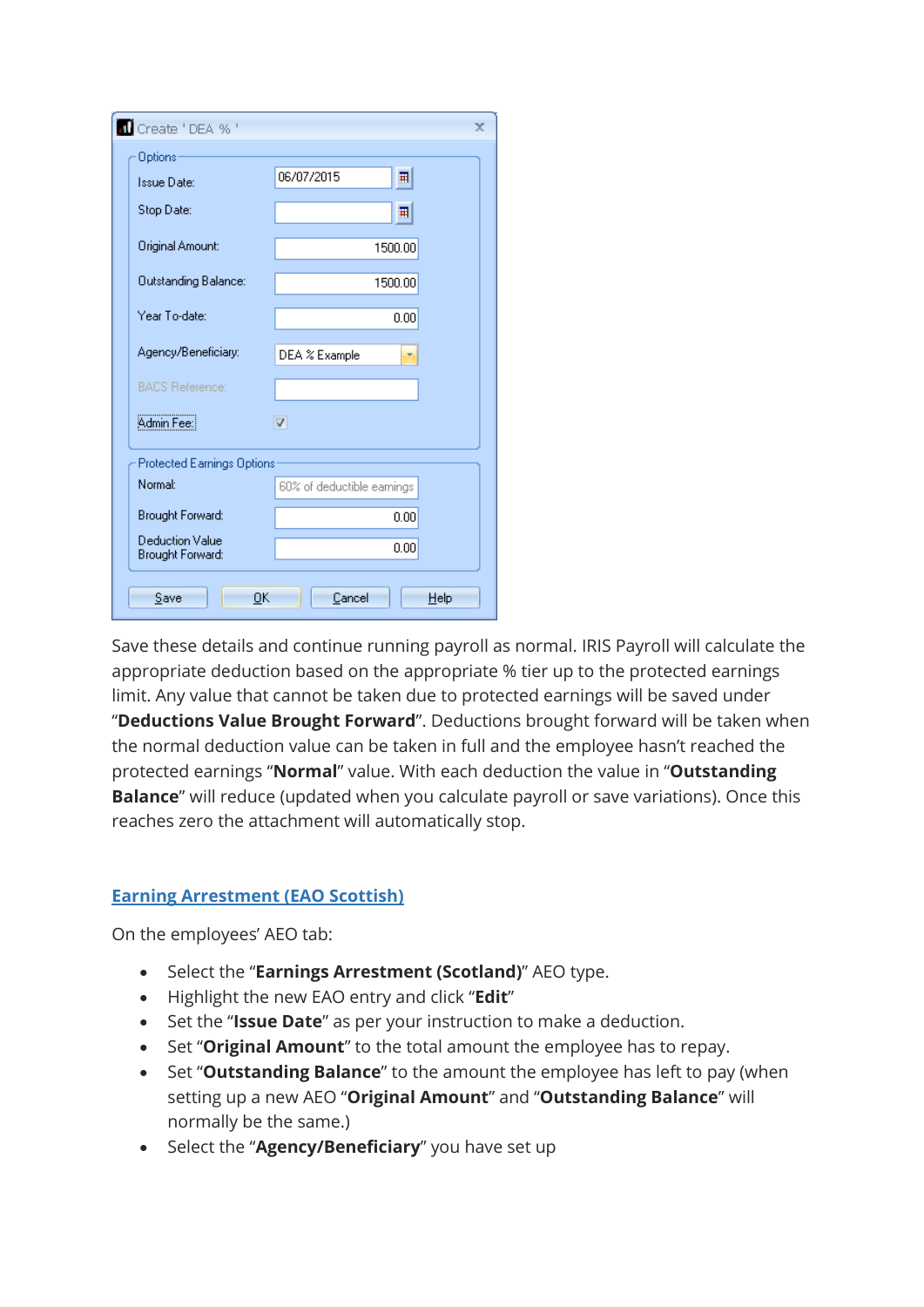Tick "**Admin Fee**" if you wish to charge the employee the allowed £1 administration fee.

|                                |                             | <mark>රැ</mark> ඹ Earnings Arrestments Rates |         |                                 |                         | ? x     |  |
|--------------------------------|-----------------------------|----------------------------------------------|---------|---------------------------------|-------------------------|---------|--|
|                                |                             |                                              |         | Effective from 6 April 2015     |                         |         |  |
|                                | Weekly Net<br>Earnings      |                                              |         |                                 | Monthly Net<br>Earnings |         |  |
| From                           | T <sub>o</sub>              | Deduct                                       |         | From                            | To                      | Deduct  |  |
| 0.00                           | 106.17                      | 0.00%                                        |         | 0.00                            | 460.06                  | 0.00 %  |  |
| 106.18                         | 383.74                      | 19.00 %                                      |         | 460.07                          | 1662.88                 | 19.00 % |  |
| 383.75                         | 576.92                      | 23.00 %                                      |         | 1662.89                         | 2500.00                 | 23.00 % |  |
|                                |                             |                                              |         |                                 |                         |         |  |
| Above 576.92                   |                             |                                              |         | Above 2500.00                   |                         |         |  |
| 23.00% of the first 576.92 and |                             |                                              |         | 23.00% of the first 2500.00 and |                         |         |  |
| 50.00% of the remainder.       |                             |                                              |         | 50.00% of the remainder.        |                         |         |  |
| Help                           |                             |                                              |         |                                 |                         | Close   |  |
|                                |                             | <b>1</b> Create ' Earnings Arrestment '      |         |                                 | x                       |         |  |
| Options <sup>®</sup>           |                             |                                              |         |                                 |                         |         |  |
| Issue Date:                    |                             | 06/07/2015                                   |         | 囲                               |                         |         |  |
| Original Amount:               |                             |                                              | 2200.00 |                                 |                         |         |  |
|                                | <b>Outstanding Balance:</b> |                                              | 2200.00 |                                 |                         |         |  |
| Year To-date:                  |                             |                                              |         | 0.00                            |                         |         |  |
| Agency/Beneficiary:            |                             | Earnings Arrestment Exalt                    |         |                                 |                         |         |  |
| <b>BACS Reference:</b>         |                             |                                              |         |                                 |                         |         |  |
| Admin Fee:                     |                             | $\overline{\mathbf{v}}$                      |         |                                 |                         |         |  |
| Save                           |                             | QK                                           | Cancel  | Help                            |                         |         |  |

• IRIS Payroll will use the following % tier selection:

Save these details and continue running payroll as normal. IRIS Payroll will calculate the appropriate deduction to take based on their net pay. With each deduction the value in "**Outstanding Balance**" will reduce (updated when you calculate payroll or save variations). Once this reaches zero the attachment will automatically stop.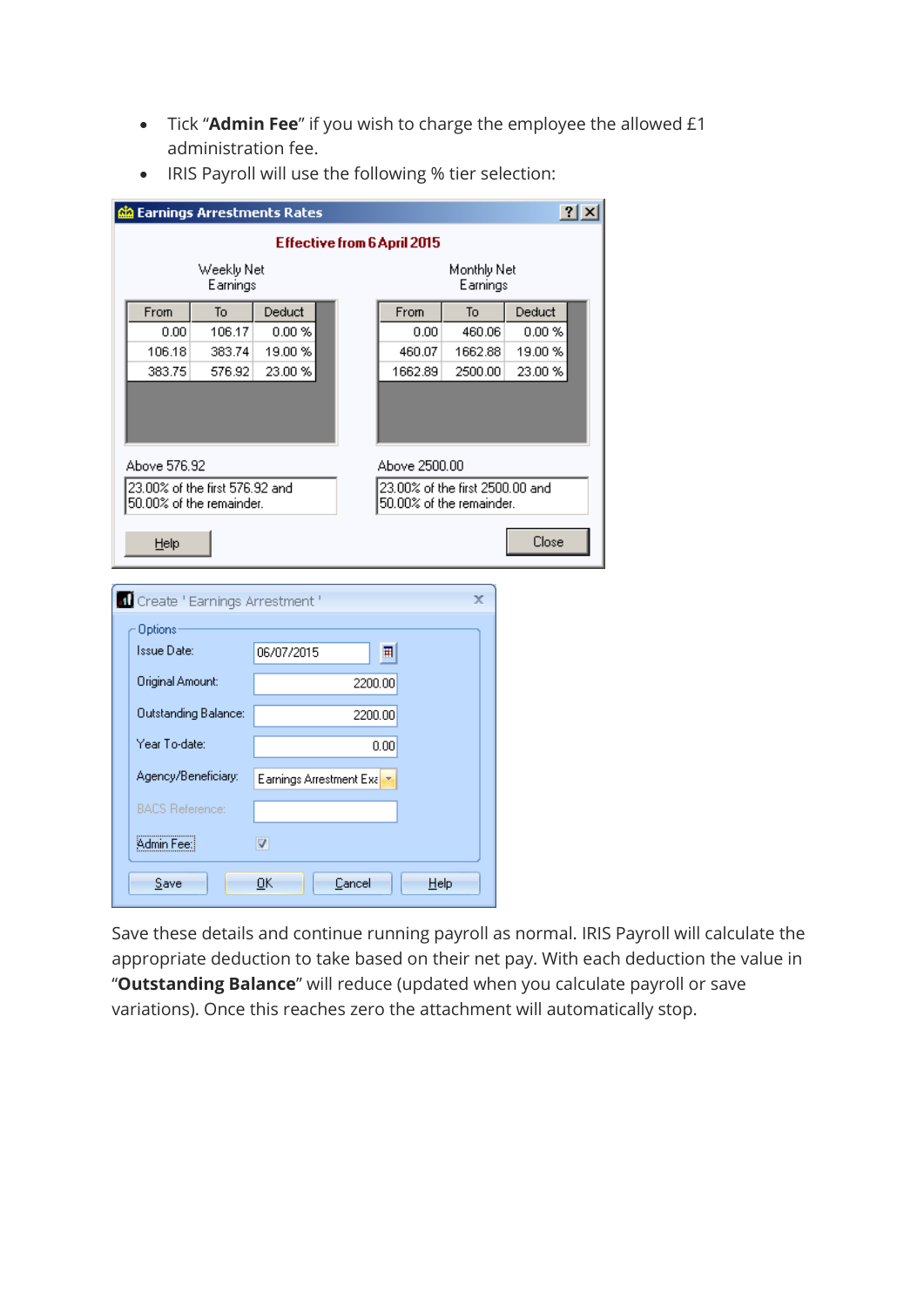### **Fines (Fixed Deduction AEO)**

On the employees' AEO tab:

- Select the "**Fines (Fixed Deduction AEO)**" type
- Highlight the new fines entry and click "**Edit**"
- Set the "**Issue Date**" as per your instruction to make a deduction.
- Set "**Original Amount**" to the total amount the employee has to repay.
- Set "**Outstanding Balance**" to the amount the employee has left to pay (when setting up a new AEO "**Original Amount**" and "**Outstanding Balance**" will normally be the same.)
- Select the "**Agency/Beneficiary**" you have set up
- Tick "**Admin Fee**" if you wish to charge the employee the allowed £1 administration fee.
- IRIS Payroll will use the following % tier selection:

| <mark>င</mark> ်း Fines(Fixed Deduction AEO)               |                        |                 |    |                                 |                          | $ ?  \times$    |      |  |
|------------------------------------------------------------|------------------------|-----------------|----|---------------------------------|--------------------------|-----------------|------|--|
| <b>Effective from April 2007</b>                           |                        |                 |    |                                 |                          |                 |      |  |
|                                                            | Weekly Net<br>Earnings |                 |    |                                 | Monthly Net<br>Earnings  |                 |      |  |
| From                                                       | To                     | Rate            |    | From                            | To                       | Rate            |      |  |
| 0.00                                                       | 55.00                  | 0.00%           |    | 0.00                            | 220.00                   | 0.00%           |      |  |
| 55.01                                                      | 100.00                 | 3.00%           |    | 220.01                          | 400.00                   | 3.00%           |      |  |
| 100.01                                                     | 135.00                 | 5.00%           |    | 400.01                          | 540.00                   | 5.00%           |      |  |
| 135.01<br>165.01                                           | 165.00<br>260.00       | 7.00%<br>12.00% |    | 540.01<br>660.01                | 660.00<br>1040.00        | 7.00%<br>12.00% |      |  |
| 260.01                                                     | 370.00                 | 17.00%          |    | 1040.01                         | 1480.00                  | 17.00%          |      |  |
|                                                            |                        |                 |    |                                 |                          |                 |      |  |
| Above                                                      |                        |                 |    | Above                           |                          |                 |      |  |
| 17.00% of the first 370.00 and<br>50.00% of the remainder. |                        |                 |    | 17,00% of the first 1480,00 and | 50.00% of the remainder. |                 |      |  |
|                                                            |                        |                 |    |                                 |                          |                 |      |  |
| Help                                                       |                        |                 |    |                                 |                          | Close           |      |  |
|                                                            |                        |                 |    |                                 |                          |                 |      |  |
| Create 'Fines Fixed '                                      |                        |                 |    |                                 |                          |                 |      |  |
| Options                                                    |                        |                 |    |                                 |                          |                 |      |  |
| Issue Date:                                                |                        |                 |    | 06/07/2015                      |                          | 囲               |      |  |
|                                                            |                        |                 |    |                                 |                          |                 |      |  |
|                                                            | Original Amount:       |                 |    |                                 | 3150.00                  |                 |      |  |
|                                                            |                        |                 |    |                                 |                          |                 |      |  |
|                                                            | Outstanding Balance:   |                 |    |                                 | 3150.00                  |                 |      |  |
| Year To-date:                                              |                        |                 |    |                                 |                          | 0.00            |      |  |
|                                                            |                        |                 |    |                                 |                          |                 |      |  |
|                                                            | Agency/Beneficiary:    |                 |    | <b>Fines Fixed Example</b>      |                          |                 |      |  |
|                                                            |                        |                 |    |                                 |                          |                 |      |  |
|                                                            | <b>BACS Reference:</b> |                 |    |                                 |                          |                 |      |  |
| Admin Fee:                                                 |                        |                 | V  |                                 |                          |                 |      |  |
| Save                                                       |                        |                 | OK |                                 | Cancel                   |                 | Help |  |
|                                                            |                        |                 |    |                                 |                          |                 |      |  |

Save these details and continue running payroll as normal. IRIS Payroll will calculate the appropriate deduction to take based on their net pay. With each deduction the value in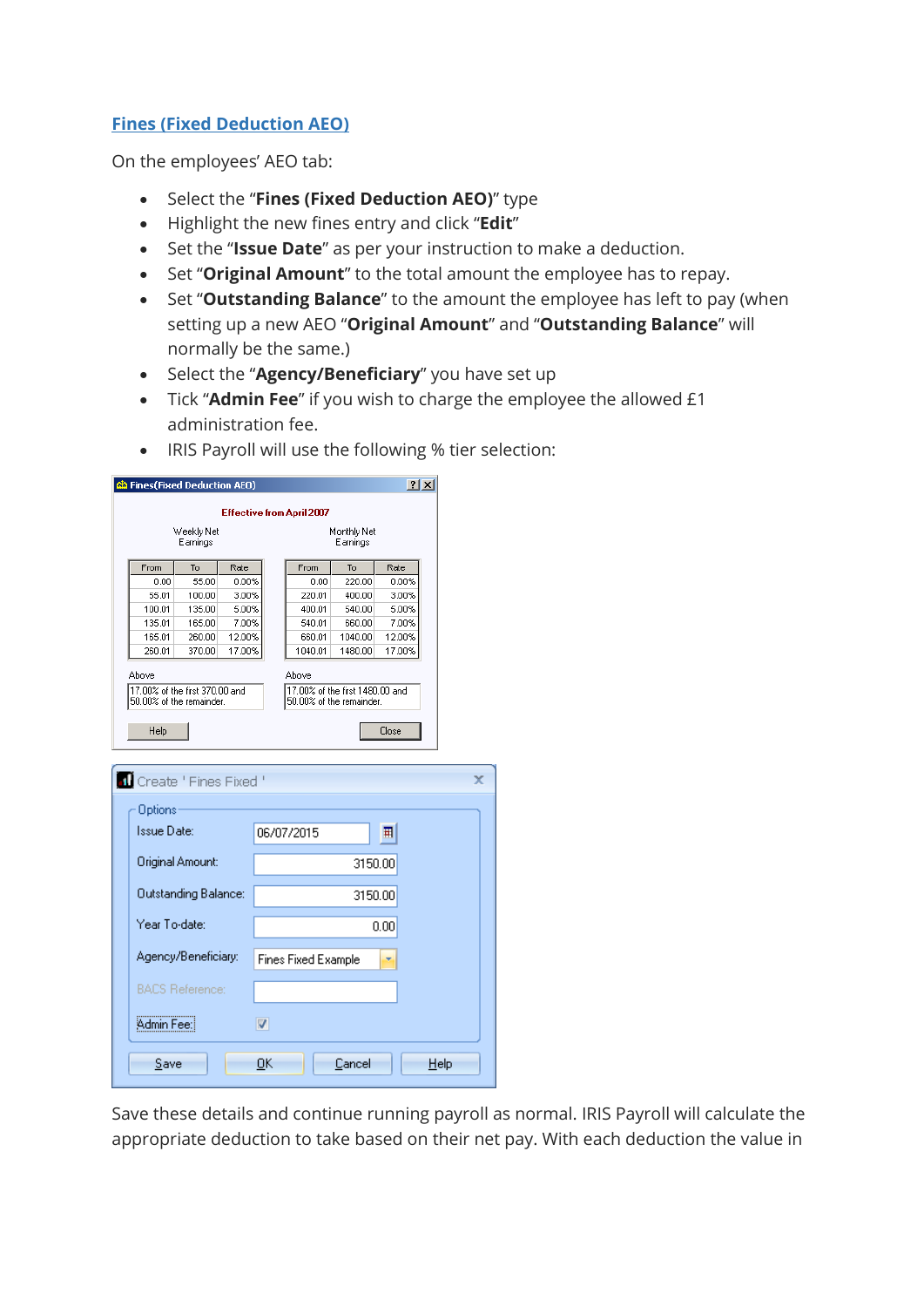"**Outstanding Balance**" will reduce (updated when you calculate payroll or save variations). Once this reaches zero the attachment will automatically stop.

### **Priority Order**

- Select the "**Priority Order**" AEO type.
- Highlight the new entry and click "**Edit**"
- Set the "**Issue Date**" as per your instruction to make a deduction.
- Enter the "**Deduction Amount**" as per your instruction to make a deduction.
- If you have been supplied with a fixed amount for the employee to repay, tick "**Use Outstanding Balance**" to active the "**Original Amount**" and "**Outstanding Balance**" fields. If left unticked this will be an ongoing deduction.
- Select the "Agency/Beneficiary" you have set up.
- Tick "**Admin Fee**" if you wish to charge the employee the allowed £1 administration fee.
- Under "**Protected Earnings Options**" type in the "**Normal**" value to match the specified value for protected earnings as listed on the instruction to make deduction.

| Create ' Priority Order '           |                       | x    |  |  |
|-------------------------------------|-----------------------|------|--|--|
| Options                             |                       |      |  |  |
| Issue Date:                         | 06/07/2015<br>囲       |      |  |  |
| Deduction Amount:                   | 380.00                |      |  |  |
| Original Amount:                    | 5500.00               |      |  |  |
| <b>Outstanding Balance:</b>         | 5500.00               |      |  |  |
| Use Outstanding Balance: V          |                       |      |  |  |
| Year To-date:                       | 0.00                  |      |  |  |
| Agency/Beneficiary:                 | <b>Priority Order</b> |      |  |  |
| <b>BACS Reference:</b>              |                       |      |  |  |
| Admin Fee:                          | V                     |      |  |  |
| <b>Protected Earnings Options</b>   |                       |      |  |  |
| <b>Normal:</b>                      | 850.00                |      |  |  |
| Brought Forward:                    | 0.00                  |      |  |  |
| Deduction Value<br>Brought Forward: | 0.00                  |      |  |  |
| ОK<br>Save                          | Cancel                | Help |  |  |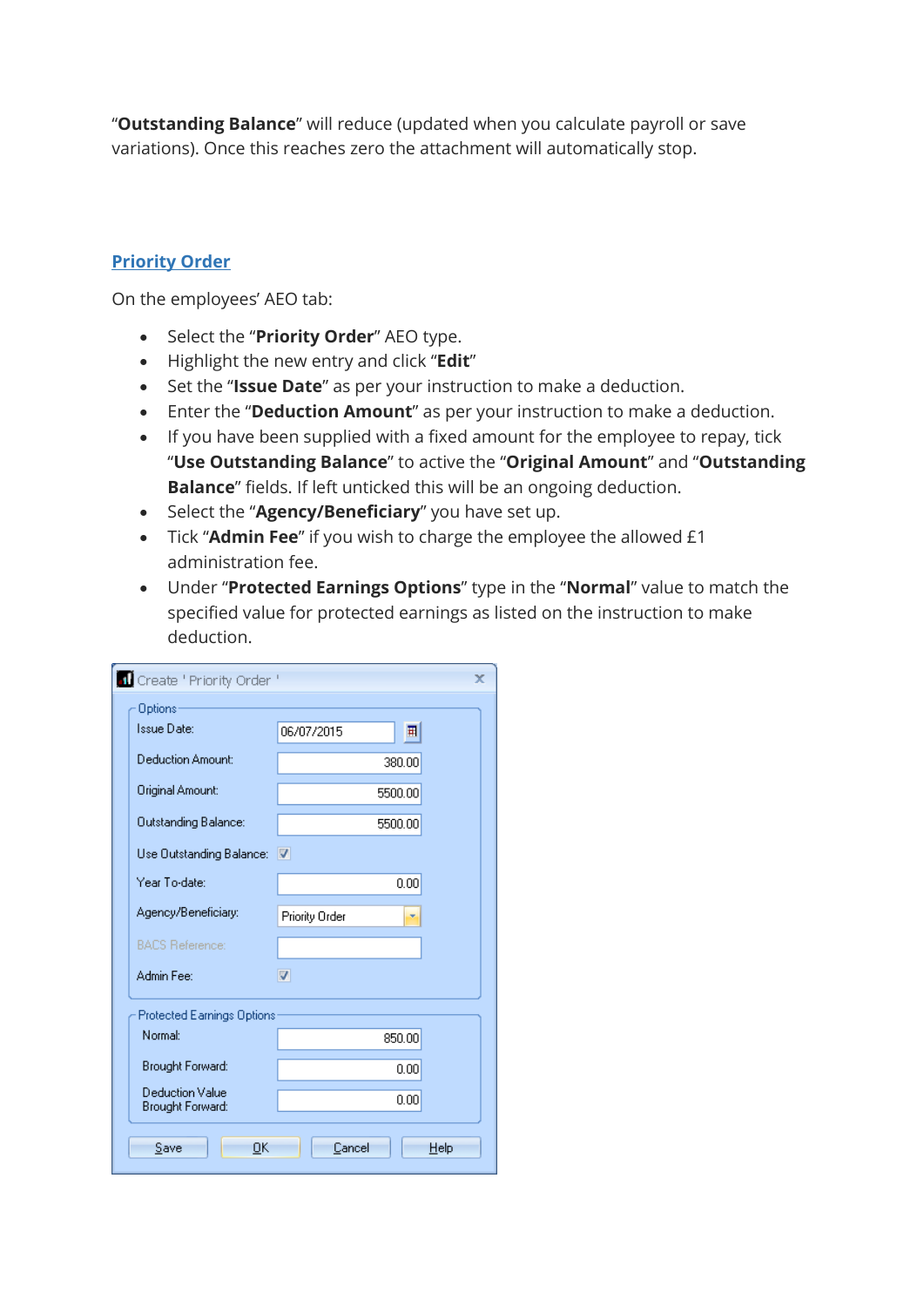Save these details and continue running payroll as normal. IRIS Payroll will calculate the appropriate deduction based on the value of the deduction up to the protected earnings limit. Any value that cannot be taken due to protected earnings will be saved under "**Deduction Value Brought Forward**". Deductions brought forward will be taken when the normal deduction value can be taken in full and the employee hasn't reached the protected earnings "**Normal**" value.

With each deduction the value in "**Outstanding Balance**" will reduce (updated when you calculate payroll or save variations). Once this reaches zero the attachment will automatically stop.

### **Non Priority Order**

- Select the "**Non Priority Order**" AEO type.
- Highlight the new entry and click "**Edit**"
- Set the "**Issue Date**" as per your instruction to make a deduction.
- Enter the "**Deduction Amount**" as per your instruction to make a deduction.
- If you have been supplied with a fixed amount for the employee to repay, tick "**Use Outstanding Balance**" to active the "**Original Amount**" and "**Outstanding Balance**" fields. If left unticked this will be an ongoing deduction.
- Select the "**Agency/Beneficiary**" you have set up.
- Tick "**Admin Fee**" if you wish to charge the employee the allowed £1 administration fee.
- Under "**Protected Earnings Options**" type in the "**Normal**" value to match the specified value for protected earnings as listed on the instruction to make deduction.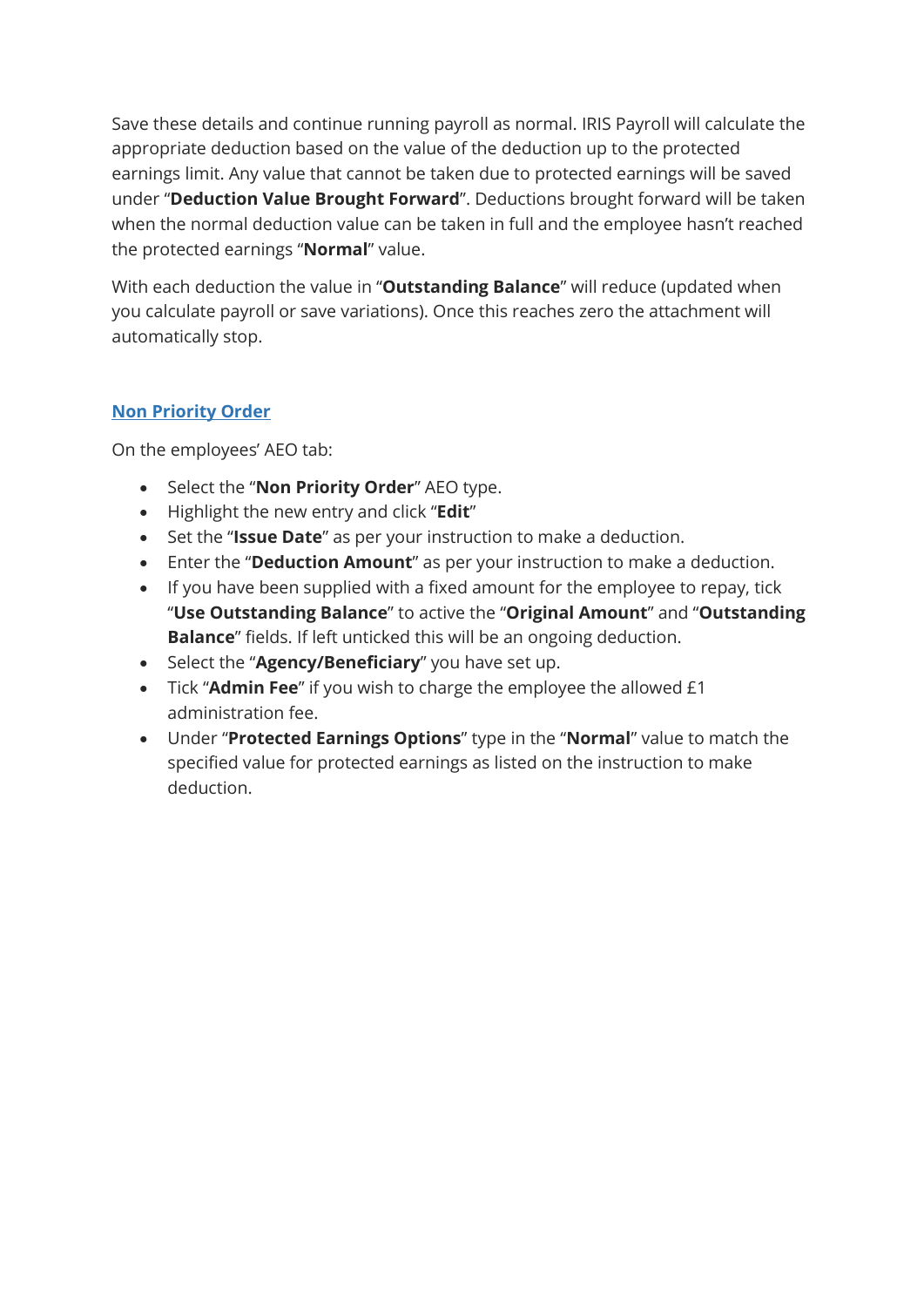| Create ' Non Priority Order ' |                    | x                       |
|-------------------------------|--------------------|-------------------------|
| Options                       |                    |                         |
| Issue Date:                   | 06/07/2015         | 囲                       |
| Deduction Amount:             |                    | 950.00                  |
| Original Amount:              |                    | 2750.00                 |
| <b>Outstanding Balance:</b>   |                    | 2750.00                 |
| Use Outstanding Balance: V    |                    |                         |
| Year To-date:                 |                    | 0.00                    |
| Agency/Beneficiary:           | Non-Priority Order | $\overline{\mathbf{x}}$ |
| <b>BACS Reference:</b>        |                    |                         |
| Admin Fee:                    | ☑                  |                         |
| Protected Earnings Options    |                    |                         |
| Normal:                       |                    | 975.00                  |
| ΟK<br>Save                    | Cancel             | Help                    |

Save these details and continue running payroll as normal. IRIS Payroll will calculate the appropriate deduction based on the value of the deduction up to the protected earnings limit. Any value that cannot be taken due to protected earnings will be ignored. With each deduction the value in "**Outstanding Balance"** will reduce (updated when you calculate payroll or save variations). Once this reaches zero the attachment will automatically stop.